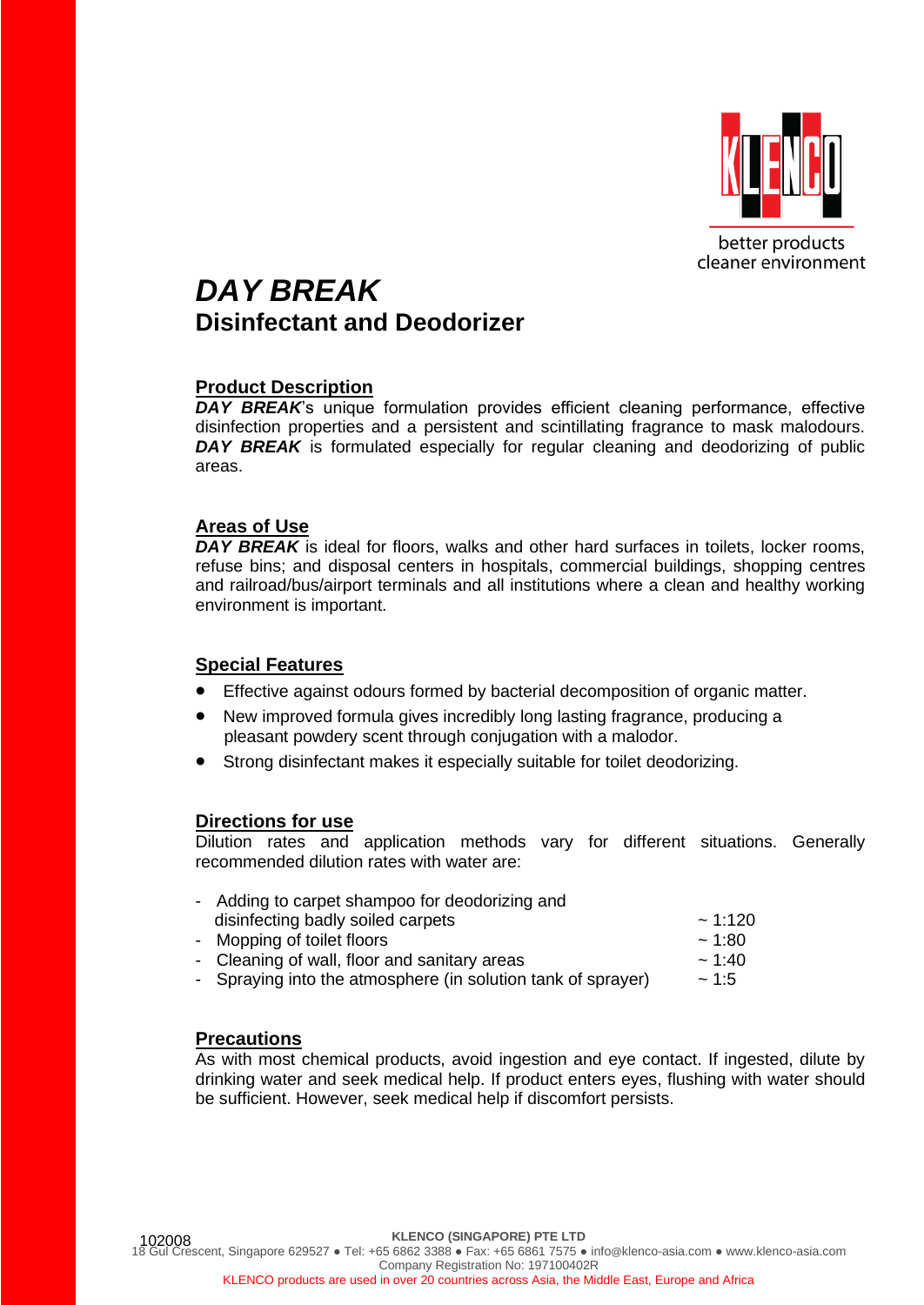# **S**AFETY **D**ATA **S**HEET

| <b>SECTION 1 - IDENTIFICATION</b>                                                                                                                                                                                                                                                                                                                                                           |                                                                                                                                                                                                                  |                                                                                                             |                                                                          |                        |                        |  |  |
|---------------------------------------------------------------------------------------------------------------------------------------------------------------------------------------------------------------------------------------------------------------------------------------------------------------------------------------------------------------------------------------------|------------------------------------------------------------------------------------------------------------------------------------------------------------------------------------------------------------------|-------------------------------------------------------------------------------------------------------------|--------------------------------------------------------------------------|------------------------|------------------------|--|--|
| <b>Product Identifier: DAY BREAK</b>                                                                                                                                                                                                                                                                                                                                                        |                                                                                                                                                                                                                  | Supplier: Klenco (Singapore) Pte Ltd.<br>Address: 18 Gul Crescent, Singapore 629527<br>Department: Chemical |                                                                          |                        |                        |  |  |
| Other means of identification: Disinfectant and Deodorizer                                                                                                                                                                                                                                                                                                                                  | Person in Charge: Chemist                                                                                                                                                                                        |                                                                                                             |                                                                          |                        |                        |  |  |
| Date of SDS: 1 January 2022                                                                                                                                                                                                                                                                                                                                                                 | Phone: (65) 6862 3388                                                                                                                                                                                            |                                                                                                             |                                                                          |                        |                        |  |  |
| Recommended use and restriction on use: DAY BREAK is ideal for                                                                                                                                                                                                                                                                                                                              | Fax: (65) 6861 7575<br>Email: info@klenco-asia.com                                                                                                                                                               |                                                                                                             |                                                                          |                        |                        |  |  |
| floors, walks and other hard surfaces in toilets, locker rooms, refuse bins,<br>other disposal centers in hospitals, commercial buildings, shopping centres,                                                                                                                                                                                                                                | <b>Emergency contact:</b> (65) 6862 3388 Ext 249                                                                                                                                                                 |                                                                                                             |                                                                          |                        |                        |  |  |
| and railroad/bus/airport terminals and institutions where a clean and                                                                                                                                                                                                                                                                                                                       |                                                                                                                                                                                                                  |                                                                                                             |                                                                          |                        |                        |  |  |
| healthy working environment is important.                                                                                                                                                                                                                                                                                                                                                   |                                                                                                                                                                                                                  |                                                                                                             |                                                                          |                        |                        |  |  |
| <b>SECTION 2 - HAZARDS IDENTIFICATION</b>                                                                                                                                                                                                                                                                                                                                                   |                                                                                                                                                                                                                  |                                                                                                             |                                                                          |                        |                        |  |  |
| GHS classification: Acute toxicity: Category 4;<br>Skin irritation: Category 2                                                                                                                                                                                                                                                                                                              |                                                                                                                                                                                                                  |                                                                                                             |                                                                          |                        |                        |  |  |
| <b>GHS label elements: Pictogram:</b>                                                                                                                                                                                                                                                                                                                                                       |                                                                                                                                                                                                                  | Signal words:                                                                                               | Warning                                                                  |                        |                        |  |  |
|                                                                                                                                                                                                                                                                                                                                                                                             |                                                                                                                                                                                                                  |                                                                                                             |                                                                          |                        |                        |  |  |
| <b>Hazard statements:</b><br>H302: Harmful if swallowed<br>H315: Causes skin irritation<br><b>Precaution statements:</b><br>P102: Keep out of reach of children.<br>P233: Keep container tightly closed.                                                                                                                                                                                    |                                                                                                                                                                                                                  |                                                                                                             |                                                                          |                        |                        |  |  |
|                                                                                                                                                                                                                                                                                                                                                                                             | P280: Wear protective gloves/ protective clothing.                                                                                                                                                               |                                                                                                             |                                                                          |                        |                        |  |  |
| <b>SECTION 3 - COMPOSITION/ INFORMATION ON INGREDIENTS</b>                                                                                                                                                                                                                                                                                                                                  |                                                                                                                                                                                                                  |                                                                                                             |                                                                          |                        |                        |  |  |
| <b>Chemical Identification</b>                                                                                                                                                                                                                                                                                                                                                              | Component &<br><b>Composition</b>                                                                                                                                                                                | <b>Chemical Formula</b>                                                                                     |                                                                          | CAS NO.                | EC NO.                 |  |  |
| Nonyl phenol ethoxylate                                                                                                                                                                                                                                                                                                                                                                     | < 2.0 %                                                                                                                                                                                                          | C33H60O10                                                                                                   |                                                                          | 9016-45-9              | $\blacksquare$         |  |  |
| Alkylbenzyldimethylammonium chloride                                                                                                                                                                                                                                                                                                                                                        | < 1.0 %                                                                                                                                                                                                          | C21H38NCI                                                                                                   |                                                                          | 68424-85-1             | 270-325-2              |  |  |
| Ethyl alcohol                                                                                                                                                                                                                                                                                                                                                                               | < 2.0 %                                                                                                                                                                                                          | C <sub>2</sub> H <sub>6</sub> O                                                                             |                                                                          | 64-17-5                | 200-578-6              |  |  |
| Fragrance                                                                                                                                                                                                                                                                                                                                                                                   | < 2.0 %                                                                                                                                                                                                          | Mixture                                                                                                     |                                                                          | <b>NA</b>              | <b>NA</b>              |  |  |
| Yellow dye<br>Water                                                                                                                                                                                                                                                                                                                                                                         | $< 0.01 \%$<br>$> 90.0 \%$                                                                                                                                                                                       |                                                                                                             |                                                                          | <b>NA</b><br>7732-18-5 | <b>NA</b><br>231-791-2 |  |  |
|                                                                                                                                                                                                                                                                                                                                                                                             |                                                                                                                                                                                                                  | H <sub>20</sub>                                                                                             |                                                                          |                        |                        |  |  |
| <b>SECTION 4 - FIRST AID MEASURES</b><br>Move to area of fresh air. If breathing has stopped, artificial respiration should be started. Oxygen may be<br>Inhalation:<br>administered if available. Call a physician. Never give anything by mouth to an unconscious<br>person.                                                                                                              |                                                                                                                                                                                                                  |                                                                                                             |                                                                          |                        |                        |  |  |
| <b>Skin contact:</b><br>Wash with large amounts of soap and water. If irritation persists, consult a physician.                                                                                                                                                                                                                                                                             |                                                                                                                                                                                                                  |                                                                                                             |                                                                          |                        |                        |  |  |
| Flush with cool water for at least 15 minutes. Then consult a physician immediately if irritation persists.<br>Eye contact:                                                                                                                                                                                                                                                                 |                                                                                                                                                                                                                  |                                                                                                             |                                                                          |                        |                        |  |  |
| Ingestion:<br>Do not induce vomiting. Dilute by drinking water. Call a physician immediately.                                                                                                                                                                                                                                                                                               |                                                                                                                                                                                                                  |                                                                                                             |                                                                          |                        |                        |  |  |
| <b>Notes to Physicians:</b><br>Treatment should be directed at preventing absorption, administering to symptoms (if they                                                                                                                                                                                                                                                                    |                                                                                                                                                                                                                  |                                                                                                             |                                                                          |                        |                        |  |  |
| occur), and providing supportive therapy.<br><b>SECTION 5 - FIRE-FIGHTING MEASURES</b>                                                                                                                                                                                                                                                                                                      |                                                                                                                                                                                                                  |                                                                                                             |                                                                          |                        |                        |  |  |
| Suitable fire-extinguishing media: Water, dry chemical, carbon dioxide and foam.                                                                                                                                                                                                                                                                                                            |                                                                                                                                                                                                                  |                                                                                                             |                                                                          |                        |                        |  |  |
| Specific hazards arising from the chemical:                                                                                                                                                                                                                                                                                                                                                 |                                                                                                                                                                                                                  |                                                                                                             | Burning can produce carbon dioxide and/or carbon monoxide.               |                        |                        |  |  |
| Special protective actions for fire fighters:                                                                                                                                                                                                                                                                                                                                               |                                                                                                                                                                                                                  |                                                                                                             | Fire fighters may be exposed to the products of combustion should wear a |                        |                        |  |  |
|                                                                                                                                                                                                                                                                                                                                                                                             |                                                                                                                                                                                                                  |                                                                                                             | self-contained breathing apparatus with full protective equipment.       |                        |                        |  |  |
|                                                                                                                                                                                                                                                                                                                                                                                             | <b>SECTION 6 - ACCIDENTIAL RELEASE MEASURE</b>                                                                                                                                                                   |                                                                                                             |                                                                          |                        |                        |  |  |
| Personal precautions, protective equipment, and emergency measure: Use proper protective equipment (chemical<br>protection suit, gloves, goggles, mask, etc).                                                                                                                                                                                                                               |                                                                                                                                                                                                                  |                                                                                                             |                                                                          |                        |                        |  |  |
| Chemical substance should not be released into the environment (water, soil).<br><b>Environmental precautions:</b>                                                                                                                                                                                                                                                                          |                                                                                                                                                                                                                  |                                                                                                             |                                                                          |                        |                        |  |  |
| Methods and materials for containment and cleaning up:<br>Stop spill at source. Contain material, as necessary, with<br>dike or barrier. Mop, shovel or absorb with inert material and place in sound containers. Rinse remaining residue with excess<br>water. Prevent run-off. Cover spills with absorbent clay, sawdust or inert material and place in closed chemical waste containers. |                                                                                                                                                                                                                  |                                                                                                             |                                                                          |                        |                        |  |  |
| Dispose of according to applicable local, state and federal regulations.                                                                                                                                                                                                                                                                                                                    |                                                                                                                                                                                                                  |                                                                                                             |                                                                          |                        |                        |  |  |
| <b>SECTION 7 - HANDLING AND STORAGE</b><br>Precaution for safe handling: Wash thoroughly after handling, especially before eating and drinking. Wash contaminated                                                                                                                                                                                                                           |                                                                                                                                                                                                                  |                                                                                                             |                                                                          |                        |                        |  |  |
|                                                                                                                                                                                                                                                                                                                                                                                             | goggles, face-shield, and gloves. Launder contaminated clothing before re-use.<br>Store in cool, dry, well-ventilated area at room temperature.<br>Conditions for safe storage, including any incompatibilities: |                                                                                                             |                                                                          |                        |                        |  |  |
| Do not re-use empty container for food, clothing or products for human or animal consumption or where skin contact can occur.                                                                                                                                                                                                                                                               |                                                                                                                                                                                                                  |                                                                                                             |                                                                          |                        |                        |  |  |